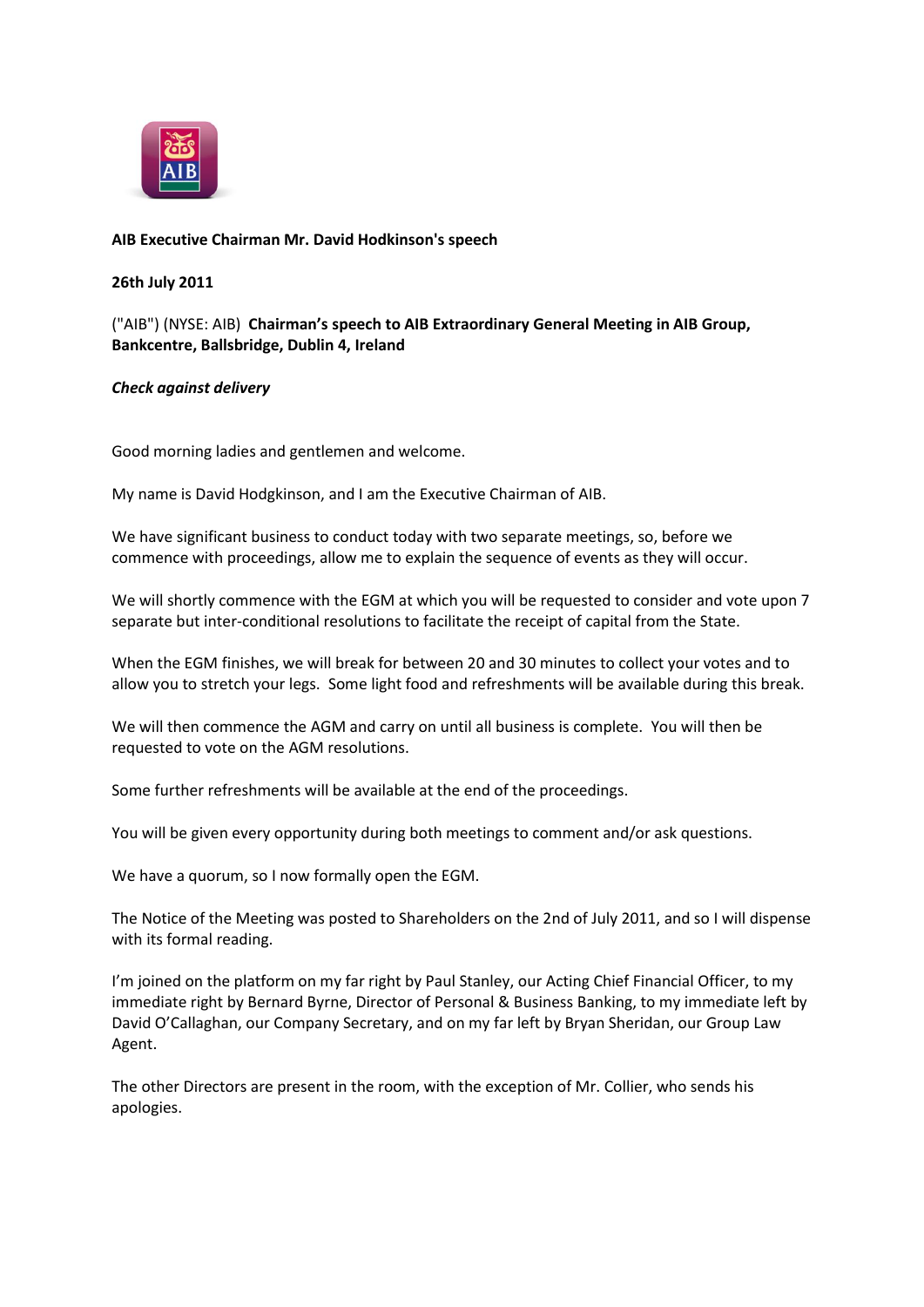In my capacity as your Chairman, I want to repeat very clearly that my colleagues on the AIB Board, and I, wish to express our deep regret to all our shareholders for the events which have led us to the position we are in today.

We remain acutely conscious of the enormous erosion in shareholder value which has occurred and the real hardship for many shareholders brought about as a result.

It has to be said yet again by people like me, so that we cannot forget, that serious mistakes were made in this Bank which can't be allowed to happen again.

The Government has had to put an enormous amount of taxpayers' money into AIB in order that we can help put things right both for our customers and the wider economy.

So AIB exists today on the strength of the support of the Irish Government on behalf of taxpayers.

I will again put on record our acknowledgement of, and gratitude for, that support and for the key role that the Government and taxpayers continue to play in helping us deal with the unprecedented events which this Company faces.

In turn, the Government rightly expects rigorous governance, protection of its investment and appropriate behaviour by the Company's board and management.

Also too, that the bank should play as big a part as it can in the recovery of the economy.

These are the minimum expectations also of our many shareholders and customers.

I can tell you that my Board colleagues, Senior Management and I, all subscribe to the Government's expectations and, so, the Bank is going through an extensive restructuring programme that incorporates organisational size, staff, business focus, culture and governance, all of which is designed to prevent a repeat of the disastrous and far reaching crisis.

However, I am also realistic about the scale of the challenge and it will take time to get us to where we need to be, but I am confident that our efforts will ultimately be successful.

The new pillar bank has been formed, including our new subsidiary, the EBS, and we will have very strong capital ratios that put us in a position to aggressively seek out deposits from at home and abroad with renewed confidence and to demonstrate safety and security to depositors.

At present those depositors remain distracted by the sovereign story but that will abate as a consequence of the Irish Government continuing to do the right things and what I hope will be a cohesive response across Europe to the wider-European problems.

We look forward as a pillar bank to playing a leading role in attracting funds back to Ireland.

Since I met with you here in November last year, immediately following my appointment as Executive Chairman, there have been many developments which have significantly altered the fabric of AIB.

The level of change is apparent in that there is no member of the executive committee, the bank's top executive team, that was in office before 2010. At Board level, following this afternoon's AGM, there will not be any Board members remaining that were in place prior to 2009.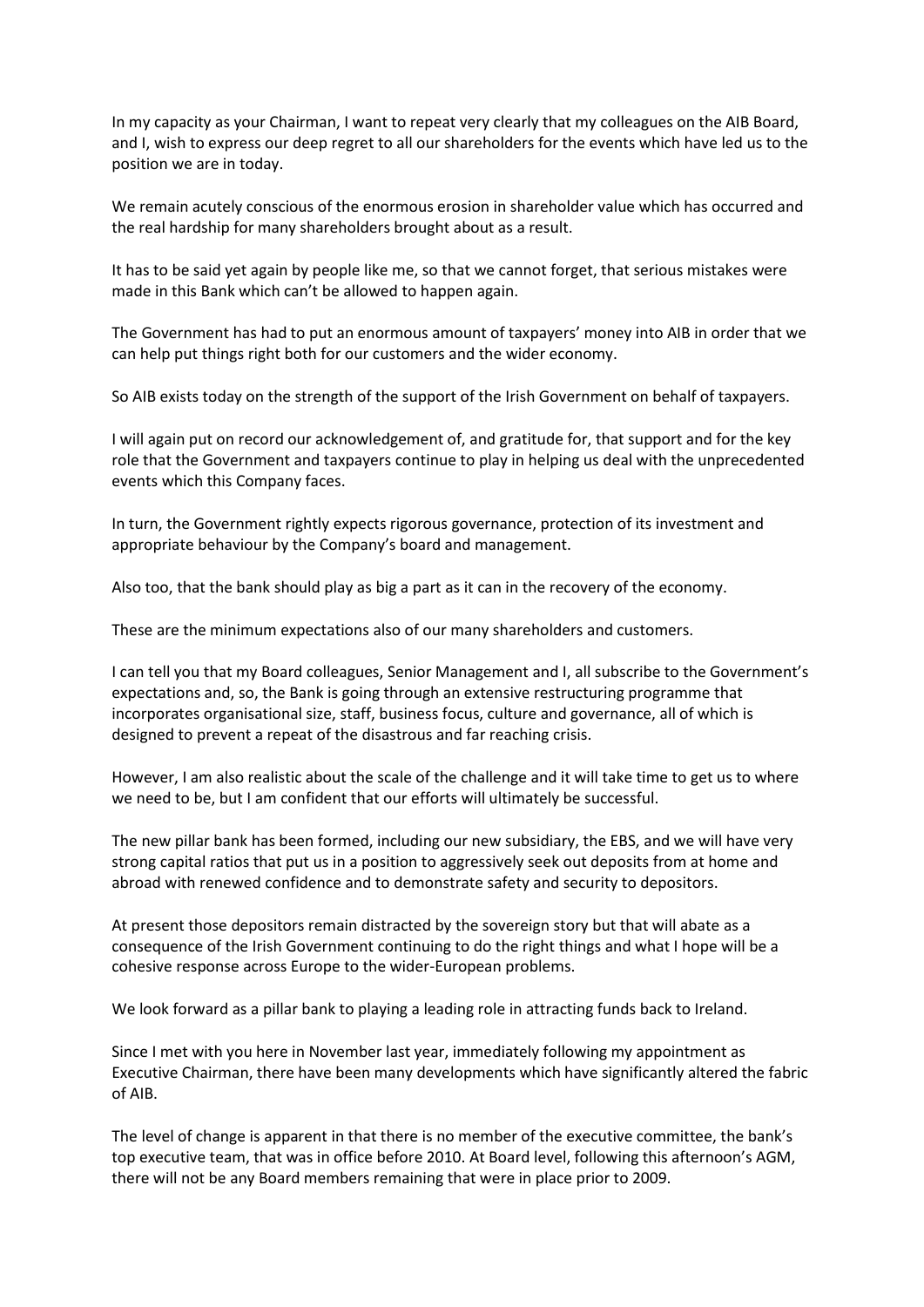We have moved to change the structure of the organisation to put customers at the heart of what we do. The customer facing businesses are being supported centrally by specialist functions and services.

Our risk framework and policies are being significantly strengthened so that the problems we suffered can never recur.

The non-core unit is in place and performing ahead of expectations. Non-core assets are those that no longer fit with AIB's new strategic direction, and some businesses or portfolios which represent excessive risk or offer a poor return profile. These businesses will be disposed of, wound down or reduced in size over time.

A specially designated transformation delivery unit is also up and running and transformation priorities have been agreed.

Top management appointments have now been made following a very rigorous selection process which has closely examined people's leadership values and behaviours.

We have a good mix of people from inside and outside AIB with many internal AIB people taking on new or changed responsibilities.

Following these changes, AIB will have a strong foundation from which a profitable business can be rebuilt and will be well positioned in the market as one of the two pillar domestic Irish banks. And our intention is to achieve these changes without losing sight of our key objectives of supporting our customers through this challenging period and helping to revitalise the national economy.

Both business and personal customers have been sending us a strong message through workshops, seminars and focus groups held around the country, that they want better access to well trained people who can engage constructively with them.

To make that possible, we need to improve our processes and, in particular, we have begun paying yet further attention to this in dealing with mortgage customers in arrears and providing support and access to SMEs.

In relation to mortgage arrears AIB has now fully implemented the standards set out by the regulator for ensuring all banks are dealing with customers in difficulty with their mortgage arrears in a professional and timely manner.

We are providing increased training to our staff and we are now encouraging customers who feel they are already in difficulty with their mortgage, or who are aware of changes in their circumstances in the short or medium term that will put them into difficulty, to contact us so that together we may consider the options available.

This is a very stressful situation for customers and we will do all we can to ensure that AIB provides professional support to customers when they come to us to discuss this issue.

In relation to small and medium-sized businesses, we must provide genuine access and assistance.

Our customers feel disconnected and even though there is money to lend, people feel they cannot get access to it.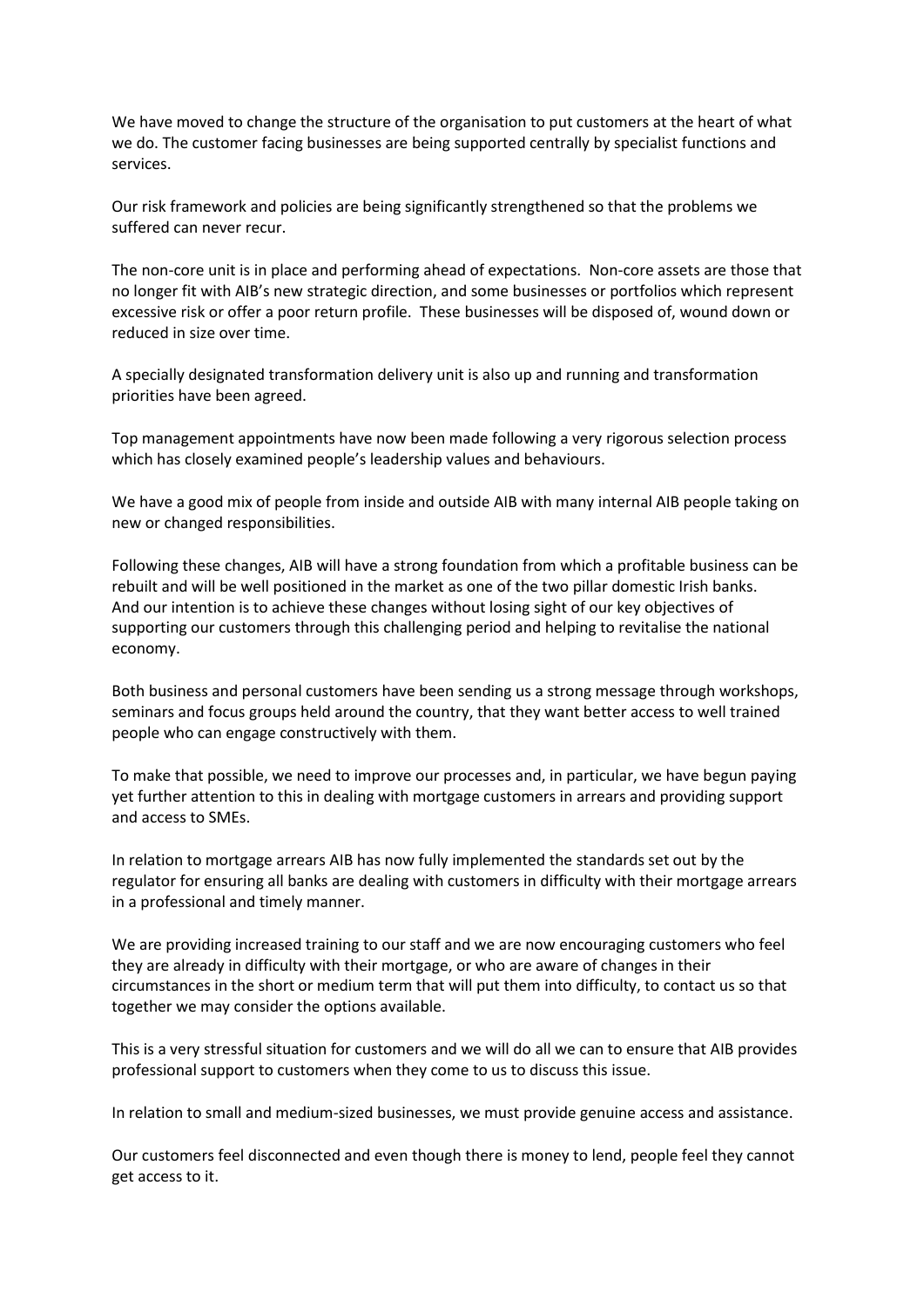So we have to help our customers better understand the information we need so that we can lend to them. We also need to make interaction between our customers and ourselves easier and more productive.

So far, in pursuit of that vital goal, we have simplified the processes for customers. We are tracking and following up on all loan requests by businesses. We are better training staff to deal with businesses and deploying them where they are most needed.

Our aim is to demonstrate that we want to lend and to re-establish ourselves as trusted advisers to our customers and supporters of viable businesses.

To achieve our objectives, we require capital.

We are now nearing the end of a long sequence of capital raising actions that has included business acquisitions and disposals, and a series of liability management exercises that has seen us buy back virtually all of our subordinated debt at a significant discount for bondholders.

Today, we are seeking shareholder approval for the final action in the recapitalisation of AIB and our new subsidiary, the EBS.

In March, the Central Bank stated that it had set a new capital target for AIB and EBS, requiring an additional €14.8 billion in Core Tier 1 Capital.

The raising of this additional capital will be achieved by way of;

1. a Placing of shares with the National Pensions Reserve Fund Commission on behalf of the State, which will generate €5 billion in capital, in return for the issue of 500 billion new Ordinary Shares;

2. the issue of Contingent Capital Notes to the Minister for Finance, which will generate €1.6 billion;

3. Liability Management Exercises during May and June of this year, a form of burden-sharing in which the Bank buys back its debt from subordinated bond holders at a discount, and which will have generated over €2 billion in capital; and

4. a capital contribution to be made by the State to make up the balance of the required  $\epsilon$ 14.8 billion, once the Minister is satisfied that an appropriate level of burden-sharing has been achieved with the bondholders.

Should the resolutions be approved today, and arising from the issue of the new shares, the Government will own 99.8% of the total issued Ordinary Shares.

By strengthening the Group's capital position, the Directors believe that the Proposals should facilitate the Group's objective of providing for a sustainable future as a systemically important bank, which will continue to support our customers and contribute to economic recovery.

In forming this belief, the Board has taken into account the absence of any viable alternatives to raise the necessary capital to meet the Central Bank requirement, and also the fact that the sole